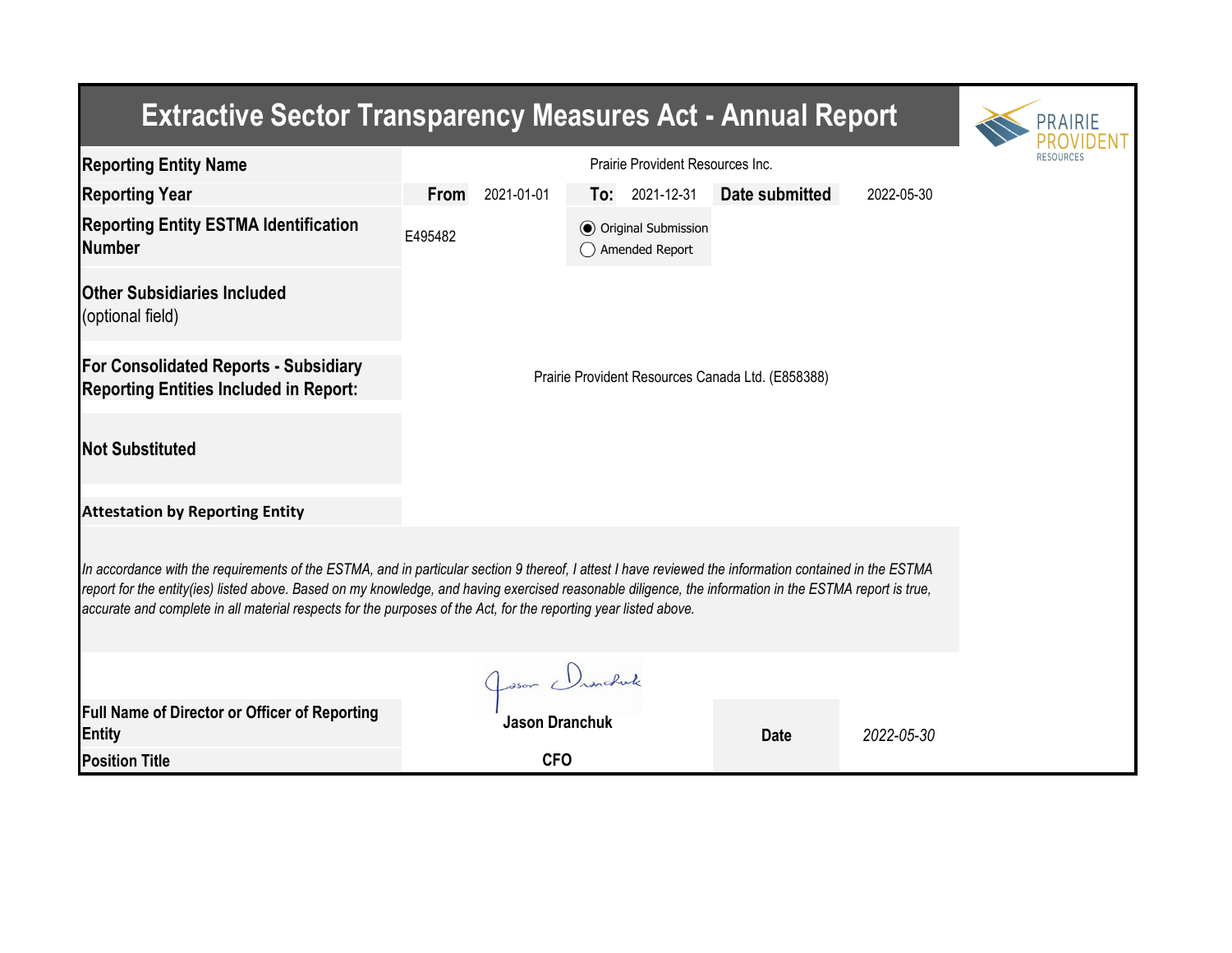| <b>Extractive Sector Transparency Measures Act - Annual Report</b> |                                                |                                                   |                  |            |                                |                |                  |                                                      |                                      |                                                                                                                                                                                                   |  |
|--------------------------------------------------------------------|------------------------------------------------|---------------------------------------------------|------------------|------------|--------------------------------|----------------|------------------|------------------------------------------------------|--------------------------------------|---------------------------------------------------------------------------------------------------------------------------------------------------------------------------------------------------|--|
| <b>Reporting Year</b>                                              | From:                                          | 2021-01-01                                        | To:              | 2021-12-31 |                                |                |                  |                                                      |                                      |                                                                                                                                                                                                   |  |
| <b>Reporting Entity Name</b>                                       |                                                | Prairie Provident Resources Inc.                  |                  |            | <b>Currency of the Report</b>  | CAD            |                  |                                                      |                                      |                                                                                                                                                                                                   |  |
| <b>Reporting Entity ESTMA</b><br><b>Identification Number</b>      | E495482                                        |                                                   |                  |            |                                |                |                  |                                                      |                                      |                                                                                                                                                                                                   |  |
| <b>Subsidiary Reporting Entities (if</b><br>necessary)             |                                                | Prairie Provident Resources Canada Ltd. (E858388) |                  |            |                                |                |                  |                                                      |                                      |                                                                                                                                                                                                   |  |
| <b>Payments by Payee</b>                                           |                                                |                                                   |                  |            |                                |                |                  |                                                      |                                      |                                                                                                                                                                                                   |  |
| Country                                                            | Payee Name <sup>1</sup>                        | <b>Taxes</b>                                      | <b>Royalties</b> | Fees       | <b>Production Entitlements</b> | <b>Bonuses</b> | <b>Dividends</b> | <b>Infrastructure</b><br><b>Improvement Payments</b> | <b>Total Amount paid to</b><br>Payee | Notes <sup>34</sup>                                                                                                                                                                               |  |
| Canada - Alberta                                                   | Government of Alberta                          | 360,000                                           | 4,930,000        | 1,040,000  |                                |                |                  |                                                      | 6,330,000                            | In-kind royalty payments of<br>\$4,670,000 made to the Governmnet<br>of Alberta are valued at the fair<br>market value of the volumes taken in-<br>kind determined using realized sales<br>prices |  |
| Canada -Alberta                                                    | Northern Sunrise County                        | 1,270,000                                         |                  |            |                                |                |                  |                                                      | 1,270,000                            |                                                                                                                                                                                                   |  |
| Canada -Alberta                                                    | Municipal District of Starland                 | 1,720,000                                         |                  |            |                                |                |                  |                                                      | 1,720,000                            |                                                                                                                                                                                                   |  |
| Canada -Alberta                                                    | Municipal District of Kneehill                 | 120,000                                           |                  |            |                                |                |                  |                                                      | 120,000                              |                                                                                                                                                                                                   |  |
| Canada -Alberta                                                    | Municipal District of<br>Opportunity           | 150,000                                           |                  |            |                                |                |                  |                                                      | 150,000                              |                                                                                                                                                                                                   |  |
| Canada -Alberta                                                    | Municipal District of Provost                  | 150,000                                           |                  |            |                                |                |                  |                                                      | 150,000                              |                                                                                                                                                                                                   |  |
| Canada - British Columbia                                          | Government of British<br>Columbia              |                                                   |                  | 210,000    |                                |                |                  |                                                      | 210,000                              |                                                                                                                                                                                                   |  |
| <b>Additional Notes:</b>                                           | (1) All payments were made in Canadian Dollars |                                                   |                  |            |                                |                |                  |                                                      |                                      |                                                                                                                                                                                                   |  |